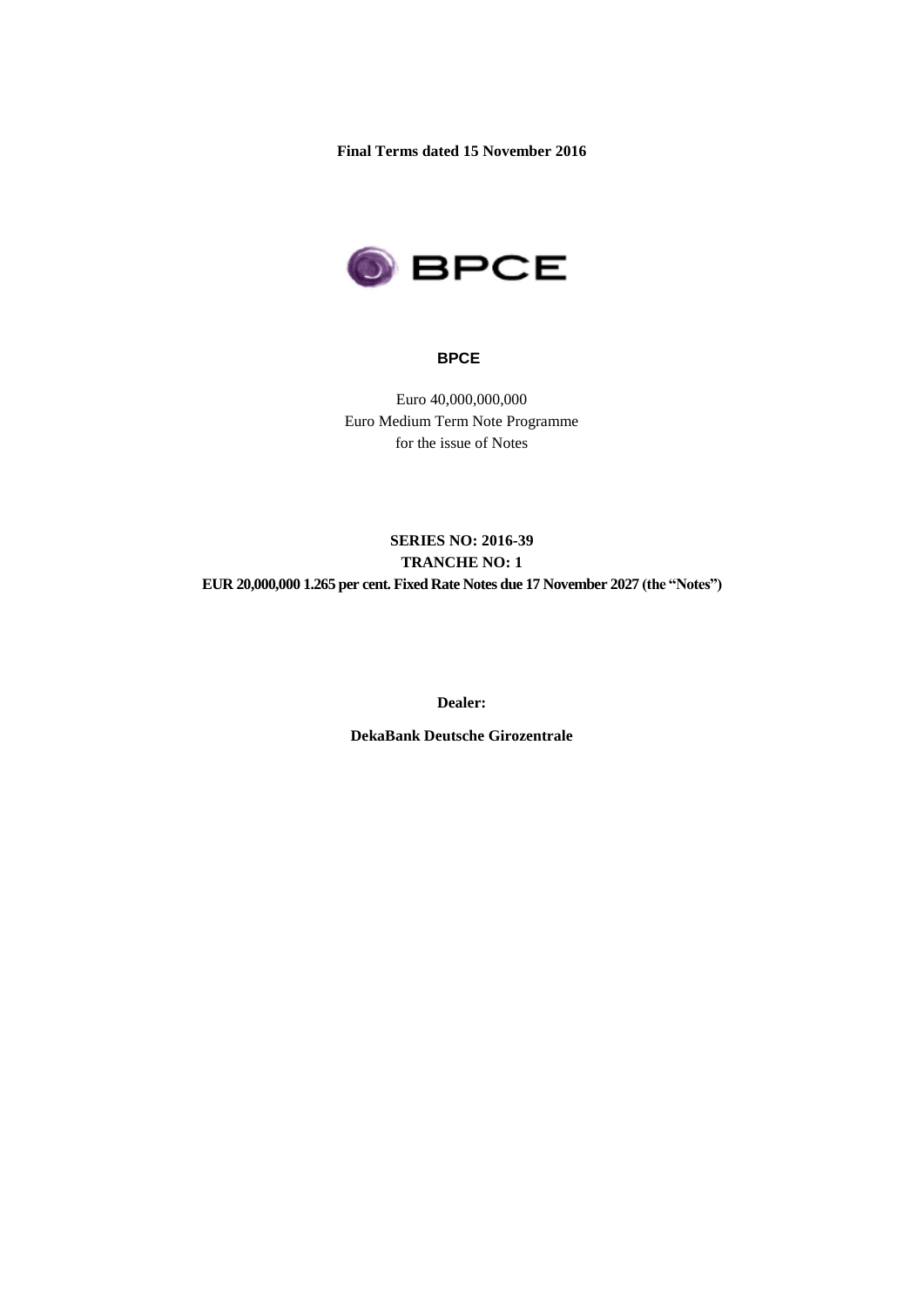#### **PART A – CONTRACTUAL TERMS**

Terms used herein shall be deemed to be defined as such for the purposes of the Conditions (the "**Conditions**") set forth in the Base Prospectus dated 18 November 2015 which received visa n°15-588 from the *Autorité des marchés financiers* (the "**AMF**") on 18 November 2015 and the Base Prospectus Supplements dated 29 February 2016, 5 April 2016, 19 May 2016, 9 August 2016 and 6 September which received visa n° 16-062 on 29 February 2016, n° 16-118 on 5 April 2016, n° 16-186 on 19 May 2016, n°16-390 on 9 August 2016 and n° 16- 416 on 6 September 2016 (the "Supplements") which together constitute a base prospectus for the purposes of the Prospectus Directive (Directive 2003/71/EC), as amended (the "**Prospectus Directive**").

This document constitutes the Final Terms of the Notes described herein for the purposes of Article 5.4 of the Prospectus Directive and must be read in conjunction with such Base Prospectus as so supplemented. Full information on the Issuer and the offer of the Notes is only available on the basis of the combination of these Final Terms and the Base Prospectus as so supplemented. The Base Prospectus and the Base Prospectus Supplements are available for viewing at the office of the Fiscal Agent or each of the Paying Agents and on the website of the AMF (www.amf-france.org) and copies may be obtained from BPCE, 50 avenue Pierre Mendès-France, 75013 Paris, France.

| 1. | Issuer:                       |                                    | <b>BPCE</b>                                                                                                                                                     |  |  |
|----|-------------------------------|------------------------------------|-----------------------------------------------------------------------------------------------------------------------------------------------------------------|--|--|
| 2. | (i)                           | Series Number:                     | 2016-39                                                                                                                                                         |  |  |
|    | (ii)                          | Tranche Number:                    | $\mathbf{1}$                                                                                                                                                    |  |  |
| 3. |                               | Specified Currency or Currencies:  | Euro (« EUR »)                                                                                                                                                  |  |  |
| 4. | Aggregate Nominal Amount:     |                                    |                                                                                                                                                                 |  |  |
|    | (i)                           | Series:                            | EUR 20,000,000                                                                                                                                                  |  |  |
|    | (ii)                          | Tranche:                           | EUR 20,000,000                                                                                                                                                  |  |  |
| 5. |                               | Issue Price:                       | 100.00 per cent. of the Aggregate Nominal Amount                                                                                                                |  |  |
| 6. | Specified Denomination(s):    |                                    | EUR 100,000                                                                                                                                                     |  |  |
| 7. | (i)                           | Issue Date:                        | 17 November 2016                                                                                                                                                |  |  |
|    | (ii)                          | <b>Interest Commencement Date:</b> | <b>Issue Date</b>                                                                                                                                               |  |  |
| 8. | <b>Interest Basis:</b>        |                                    | 1.265 per cent. Fixed Rate (further particulars specified<br>below)                                                                                             |  |  |
| 9. | Maturity Date:                |                                    | 17 November 2027                                                                                                                                                |  |  |
|    | 10. Redemption Basis:         |                                    | Subject to any purchase and cancellation or early<br>redemption, the Notes will be redeemed on the Maturity<br>Date at 100.00 per cent. of their nominal amount |  |  |
|    | 11. Change of Interest Basis: |                                    | Not Applicable                                                                                                                                                  |  |  |
|    | 12. Put/Call Options:         |                                    | Not Applicable                                                                                                                                                  |  |  |
|    | 13. (i) Status of the Notes:  |                                    | <b>Senior Notes</b>                                                                                                                                             |  |  |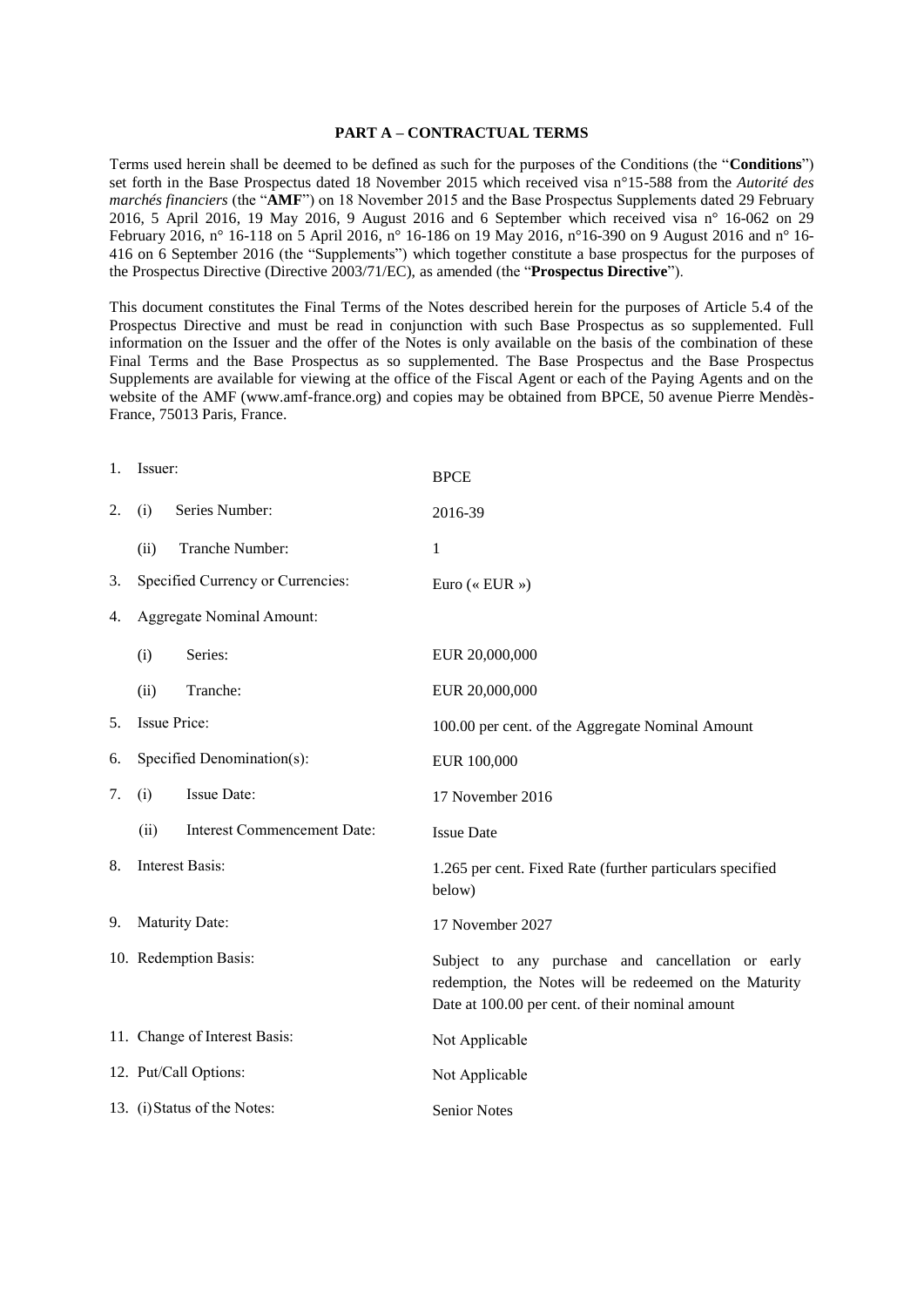(ii) Dates of the corporate authorisations for issuance of Notes obtained: decision of the *Directoire* of the Issuer dated 25 April 2016 and decision of Mr Roland CHARBONNEL, Director Group Funding and Investors Relations, dated 14 November 2016

#### **PROVISIONS RELATING TO INTEREST (IF ANY) PAYABLE**

|  |       | 14. Fixed Rate Note Provisions                | Applicable                                                                          |  |  |
|--|-------|-----------------------------------------------|-------------------------------------------------------------------------------------|--|--|
|  | (i)   | Rate of Interest:                             | 1.265 per cent. per annum payable in arrear on each<br><b>Interest Payment Date</b> |  |  |
|  | (ii)  | Resettable:                                   | Not Applicable                                                                      |  |  |
|  | (iii) | Interest Payment Date(s):                     | 17 November in each year, commencing on 17 November<br>2017                         |  |  |
|  | (iv)  | <b>Fixed Coupon Amount:</b>                   | EUR 1,265 per Note of EUR 100,000                                                   |  |  |
|  | (v)   | Broken Amount(s):                             | Not applicable                                                                      |  |  |
|  | (vi)  | Day Count Fraction:                           | Actual/Actual (ICMA)                                                                |  |  |
|  |       | (vii) Determination Dates:                    | 17 November in each year                                                            |  |  |
|  |       | (viii) Payments on Non-Business Days          | As per Conditions                                                                   |  |  |
|  |       | 15. Floating Rate Note Provisions             | Not Applicable                                                                      |  |  |
|  |       | 16. Zero Coupon Note Provisions               | Not Applicable                                                                      |  |  |
|  |       | 17. Inflation Linked Interest Note Provisions | Not Applicable                                                                      |  |  |

## **PROVISIONS RELATING TO REDEMPTION**

| 18. Call Option                                                                                                                                                        | Not Applicable                                                |
|------------------------------------------------------------------------------------------------------------------------------------------------------------------------|---------------------------------------------------------------|
| 19. Put Option                                                                                                                                                         | Not Applicable                                                |
| 20. Final Redemption Amount of each Note                                                                                                                               | EUR 100,000 per Note of EUR 100,000 Specified<br>Denomination |
| Inflation Linked Notes – Provisions relating<br>to the Final Redemption Amount:                                                                                        | Not Applicable                                                |
| 21. Early Redemption Amount                                                                                                                                            |                                                               |
| Early Redemption Amount(s) of each<br>(i)<br>Note payable on redemption upon the<br>occurrence of a Capital Event in the<br>Subordinated<br><b>Notes</b><br>of<br>case |                                                               |

case of Subordinated Notes (Condition 6(g)), for taxation reasons (Condition 6(h)), for illegality (Condition 6(k)) or on event of default in the case of the Senior Notes (Condition 9): Not Applicable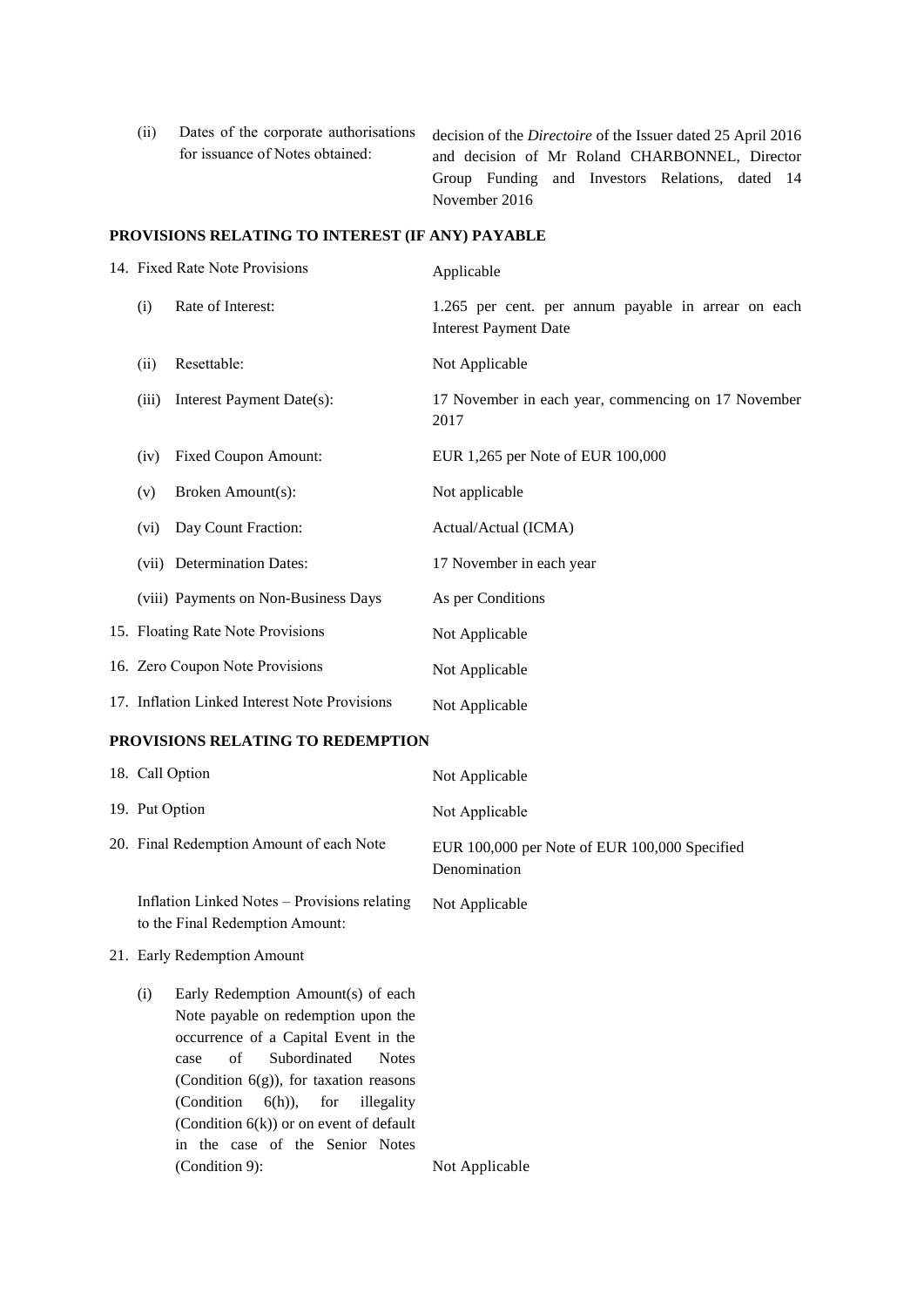| (ii)  | Redemption for taxation reasons        |                |
|-------|----------------------------------------|----------------|
|       | permitted on days others than Interest |                |
|       | Payment Dates (Condition 6(h)):        | Yes            |
| (iii) | Unmatured Coupons to become void       |                |
|       | upon early redemption (Materialised    |                |
|       | Bearer Notes only) (Condition 7(f)):   | Not Applicable |

#### **GENERAL PROVISIONS APPLICABLE TO THE NOTES**

|                                                                                                                             | 22. Form of Notes:                                                                                                   | Dematerialised Notes     |
|-----------------------------------------------------------------------------------------------------------------------------|----------------------------------------------------------------------------------------------------------------------|--------------------------|
| (i)                                                                                                                         | Form of Dematerialised Notes:                                                                                        | Bearer form (au porteur) |
| (ii)                                                                                                                        | <b>Registration Agent:</b>                                                                                           | Not Applicable           |
| (iii)                                                                                                                       | Temporary Global Certificate:                                                                                        | Not Applicable           |
| (iv)                                                                                                                        | Applicable TEFRA exemption:                                                                                          | Not Applicable           |
|                                                                                                                             |                                                                                                                      |                          |
| 23. Financial Centre(s):                                                                                                    |                                                                                                                      | <b>TARGET</b>            |
| 24. Talons for future Coupons or Receipts to be<br>attached to Definitive Notes (and dates on<br>which such Talons mature): |                                                                                                                      | Not Applicable           |
|                                                                                                                             | 25. Details relating to Instalment Notes: amount<br>of each instalment, date on which each<br>payment is to be made: |                          |
|                                                                                                                             |                                                                                                                      | Not Applicable           |

| 26. Redenomination provisions:                                                                                   | Not Applicable |
|------------------------------------------------------------------------------------------------------------------|----------------|
| 27. Purchase in accordance with Article L.213-1<br>A and D.213-1 A of the French Code<br>monétaire et financier: | Applicable     |

28. Consolidation provisions: Not Applicable

29. *Masse*:

Contractual *Masse* shall apply Name and address of the Representative: MCM AVOCAT, Selarl d'avocats interbarreaux inscrite au Barreau de Paris 10, rue de Sèze 75009 Paris France Represented by Maître Antoine Lachenaud, Co-gérant – associé

Name and address of the alternate Representative: Maître Philippe Maisonneuve Avocat 10, rue de Sèze 75009 Paris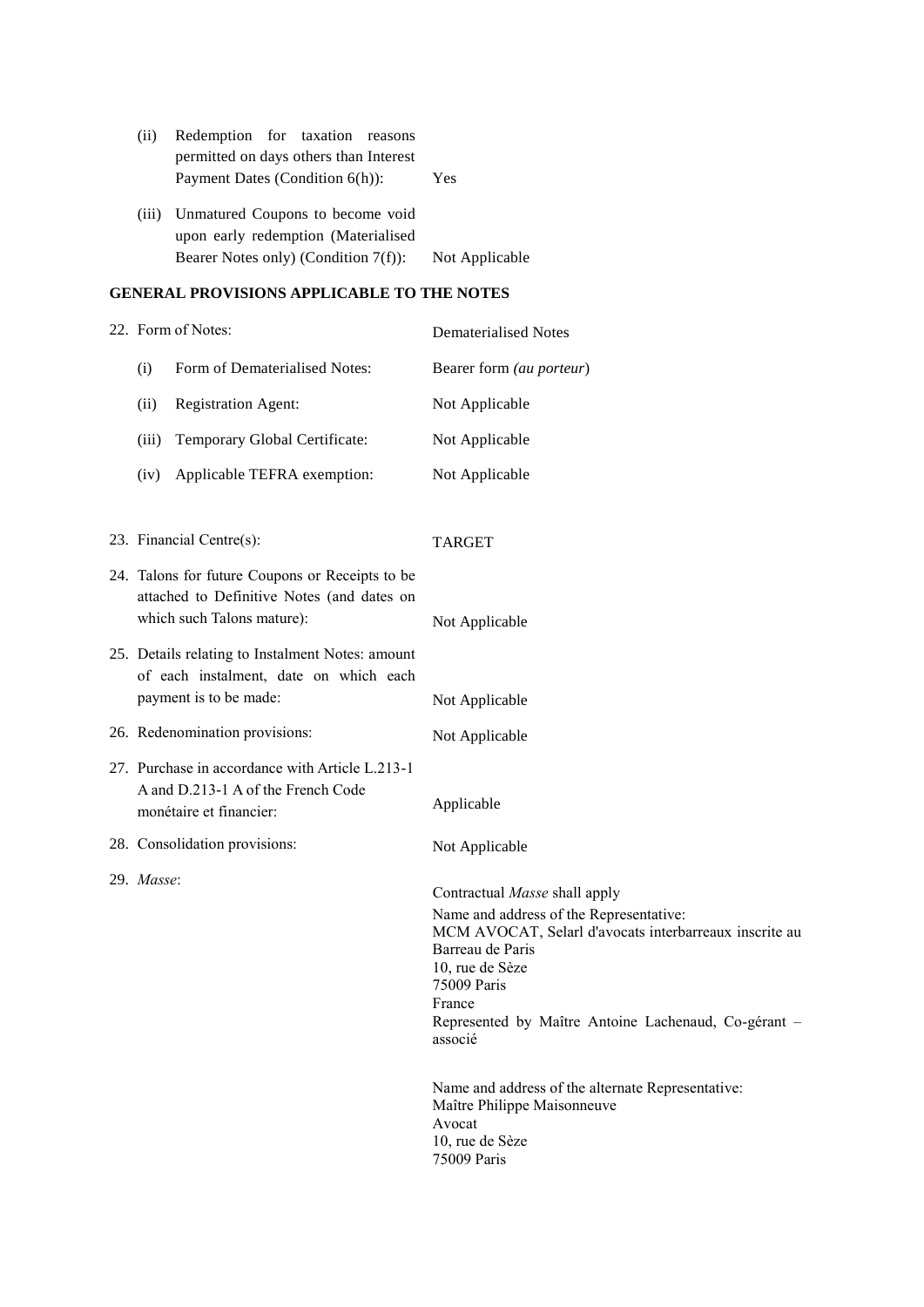France

The Representative will receive a remuneration of EUR 2,000 (excluding VAT) per year.

# **RESPONSIBILITY**

The Issuer accepts responsibility for the information contained in these Final Terms.

Signed on behalf of BPCE

Duly represented by: Mr Roland CHARBONNEL, Director Group Funding and Investors Relations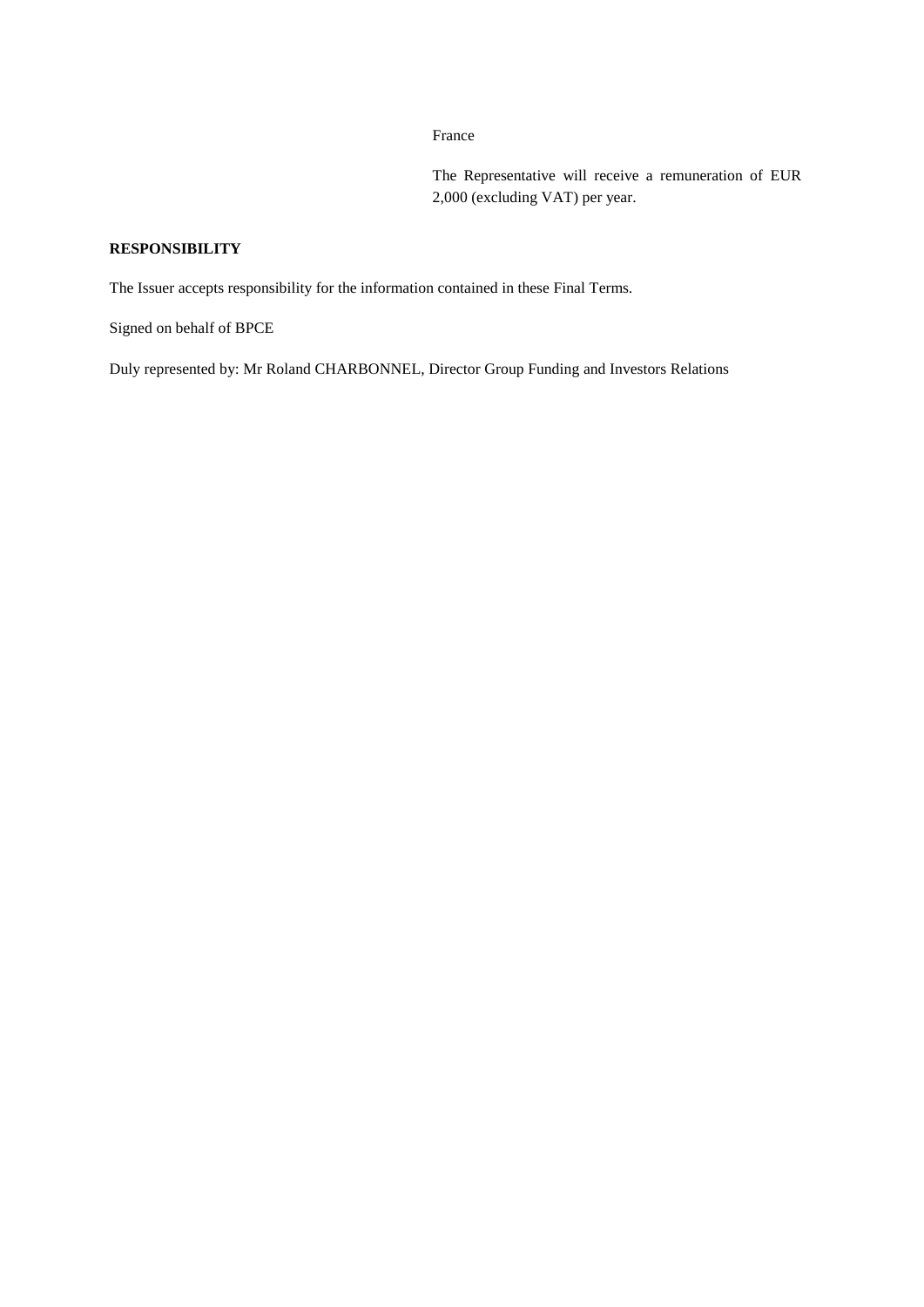#### **PART B – OTHER INFORMATION**

## **1. LISTING AND ADMISSION TO TRADING**

(i) Listing and Admission to trading: Application is expected to be made by the Issuer (or on its behalf) for the Notes to be listed and admitted to trading on Euronext Paris with effect from the Issue Date.

(ii) Estimate of total expenses related to admission to trading: EUR 5,800

## **2. RATINGS**

Ratings: The Notes to be issued have been rated:

S & P: A

S&P is established in the European Union and registered under Regulation (EC) No 1060/2009 as amended.

# **3. INTERESTS OF NATURAL AND LEGAL PERSONS INVOLVED IN THE ISSUE**

"Save as discussed in "Subscription and Sale", so far as the Issuer is aware, no person involved in the offer of the Notes has an interest material to the offer."

## **4. YIELD**

Indication of yield: 1.265 per cent. *per annum*

The yield is calculated at the Issue Date on the basis of the Issue Price. It is not an indication of future yield.

## **5. OPERATIONAL INFORMATION**

| ISIN:         |                                                |     |            |                    | FR0013219409 |
|---------------|------------------------------------------------|-----|------------|--------------------|--------------|
| Common Code:  |                                                |     |            | 152305524          |              |
| Depositaries: |                                                |     |            |                    |              |
| (i)           | Euroclear France to act<br>Central Depositary: |     |            | <b>as</b>          | Yes          |
| (ii)          | Common<br>Euroclear                            | and | Depositary | for<br>Clearstream |              |